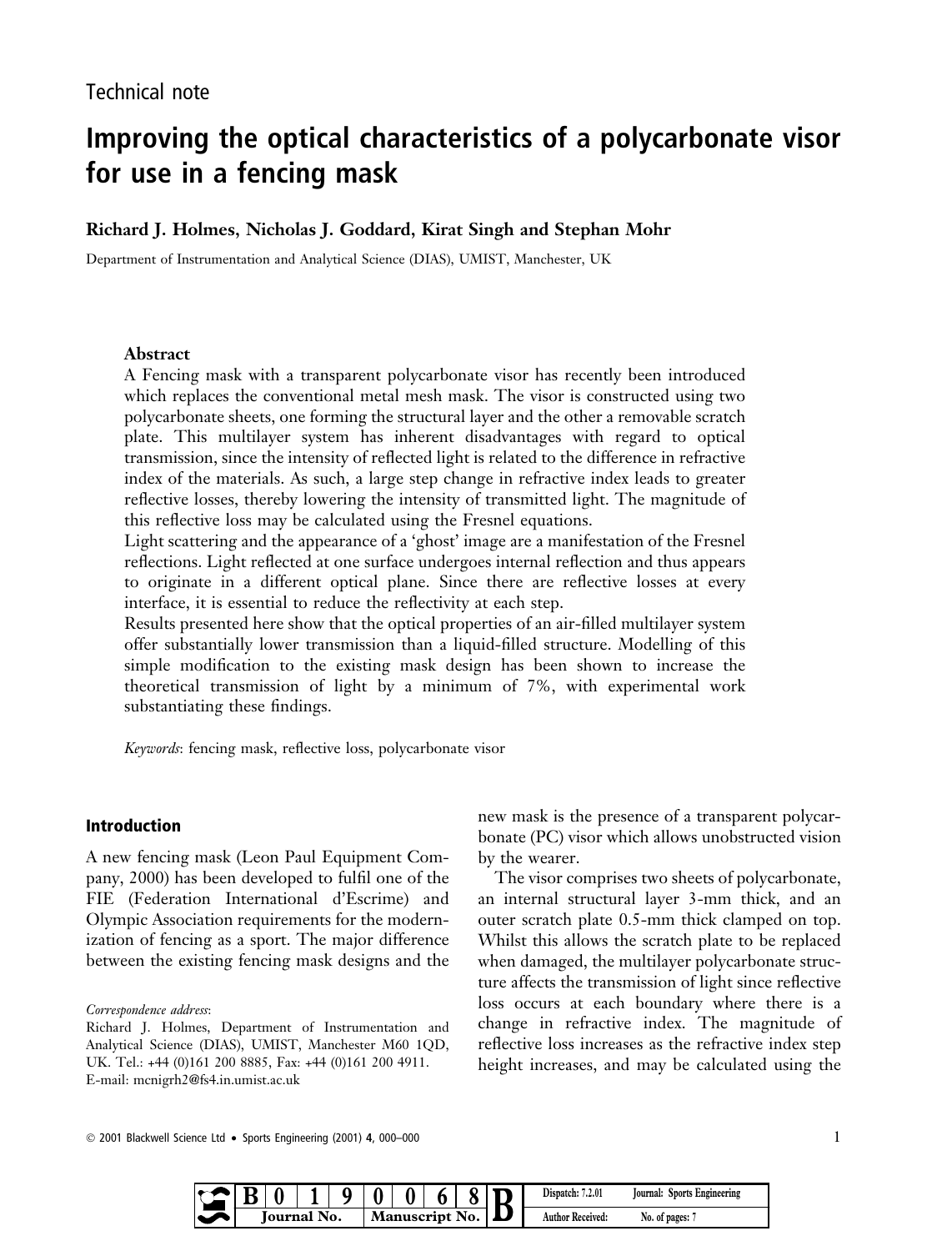Fresnel's equations. The multilayer structure doubles the number of reflective boundaries and this significantly reduces the transmission of light.

Light reflected at an internal boundary may undergo internal Fresnel reflections due to the multilayer structure and this can give rise to 'ghost' images or outlines which may be observed by the wearer. This is especially true for highly illuminated objects.

Since reflective loss is determined by the refractive index step height, it follows that a reduction in the step height can reduce the magnitude of reflective loss at each boundary. If the refractive index of the gap layer can be increased to a value that is nearer to that of polycarbonate, the Fresnel reflections will be much weaker, and as a consequence any ghost images would be less intense. One method of achieving this is to coat the inner polycarbonate surfaces with a thin polymer film, an antireflective coating. For this system, the AR Coating would have a refractive index between that of polycarbonate and air. This method is expensive and complex, and as such will be discussed for the purposes of comparison only. Theoretical modelling of a visor with a 0.1-mm thick Teflon AF coating  $(n = 1.31)$  has been included; however, most low index materials suitable for use as antireflection coatings are very soft, and would be easily damaged in the circumstances in which fencing masks are used.

We have concentrated on a novel liquid-filling method for reducing reflective loss. This involves replacing the air layer with a suitable liquid to increase the refractive index between the polycarbonate sheets. This could be sealed using a narrow rubber gasket; however, capillary action was found to be sufficient during trials. Several liquids are available which have refractive indices approaching that of polycarbonate ( $n = 1.585$ ); however, we will show that the reflective losses can be significantly reduced, and hence the transmission of light over a broader angle of incidence increased by using a cheaper and more common alternative, water. This has a refractive index of  $1.333$ , and is significantly closer to that of polycarbonate than air  $(n = 1.0)$ , thereby reducing Fresnel reflections significantly.

## Calculating the reflective losses

When light is incident on a boundary between two dielectric media with different refractive indices, a portion of the light is reflected and the remainder is transmitted. This transmitted portion is also refracted since the change in refractive index affects wavefront velocity, as shown in Fig. 1.

The angles from the normal for the incident (i), transmitted  $(t)$  and reflected  $(r)$  components may be calculated using Snell's laws, which state

$$
n_1 \sin \theta_1 = n_2 \sin \theta_2 \tag{1}
$$

$$
\frac{\sin \theta_{i}}{\sin \theta_{t}} = \frac{n_{2}}{n_{1}}
$$
\n(2)

$$
\theta_{\rm i} = \theta_{\rm r} \tag{3}
$$

The magnitude of the reflected and transmitted components may be calculated by using Fresnel's equations (Wilson & Hawkes 1989). These equations differ depending whether the electric field vector of the incident light is parallel (||) or perpendicular  $(\perp)$  to the plane of incidence and can be used to calculate both reflected  $(E_r)$  and transmitted  $(E_t)$  components.



Figure 1 Illustration of a reflection at a boundary interface between two materials with different refractive indices.

2 Sport Engineering (1999) 1, 000-000 • © 1999 Blackwell Science Ltd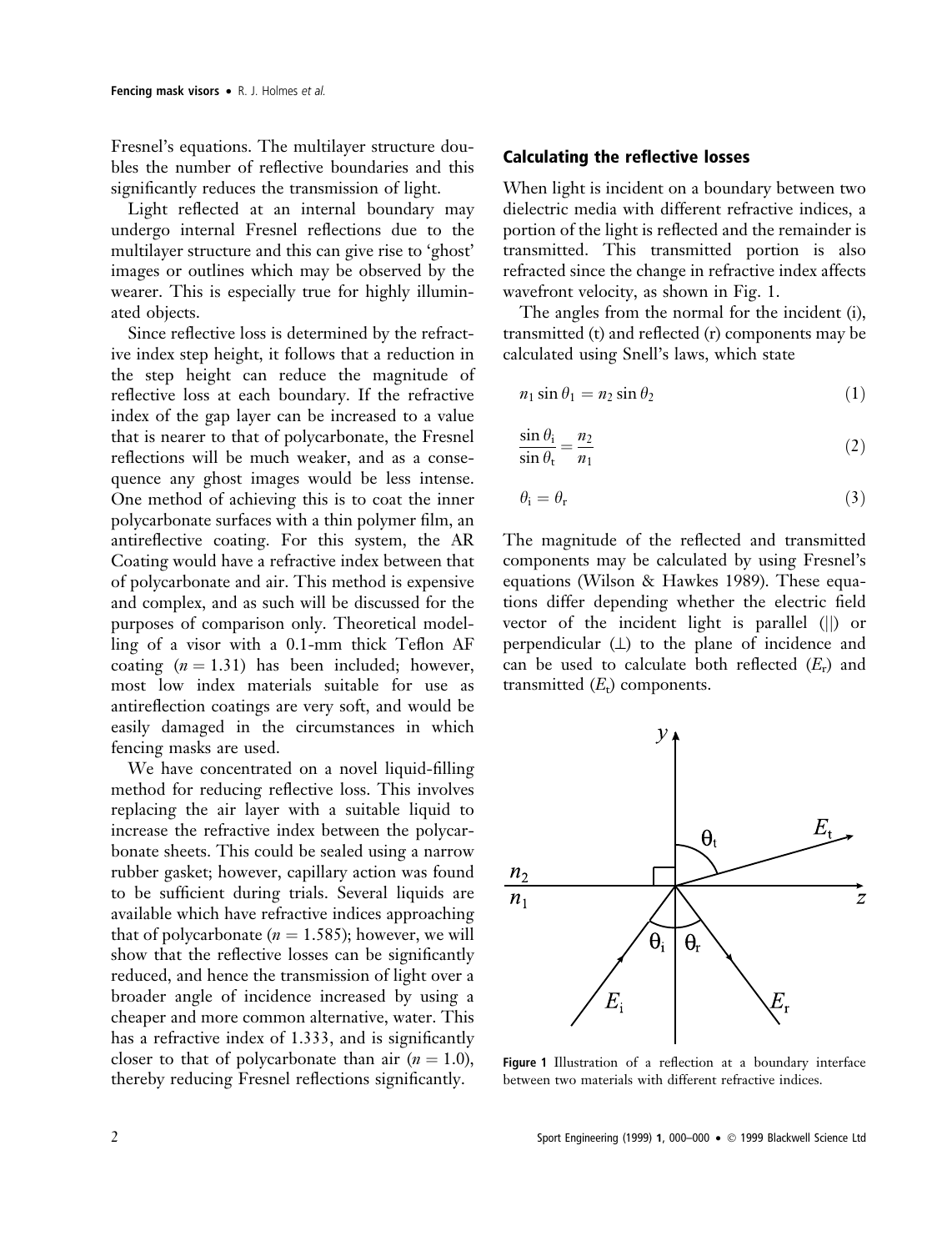The Fresnel equations (Pedrotti & Pedrotti 11997) are:

$$
\frac{E_{\rm r}^{\perp}}{E_{\rm i}^{\perp}} = \frac{n_1 \cos \theta_{\rm i} - n_2 \cos \theta_{\rm t}}{n_1 \cos \theta_{\rm i} + n_2 \cos \theta_{\rm t}}\tag{4}
$$

$$
\frac{E_{\rm r}^{\parallel}}{E_{\rm i}^{\parallel}} = \frac{n_1 \cos \theta_{\rm t} - n_2 \cos \theta_{\rm i}}{n_1 \cos \theta_{\rm t} + n_2 \cos \theta_{\rm i}} \tag{5}
$$

$$
\frac{E_{\rm t}^{\perp}}{E_{\rm i}^{\perp}} = \frac{2n_1 \cos \theta_{\rm i}}{n_1 \cos \theta_{\rm i} + n_2 \cos \theta_{\rm t}}\tag{6}
$$

$$
\frac{E_{\rm t}^{\parallel}}{E_{\rm i}^{\parallel}} = \frac{2n_1 \cos \theta_{\rm i}}{n_1 \cos \theta_{\rm t} + n_2 \cos \theta_{\rm i}}\tag{7}
$$

In all cases, the relative intensity of the reflected component, the reflectivity coefficient  $R$ , is given by:

$$
\left(\frac{E_r}{E_i}\right)^2 = \frac{I_r}{I_i} = R\tag{8}
$$

By multiplying this value by 100 it is possible to obtain the intensity of reflected light as a percentage of the incident light.

To apply this model to a real world system, such as the existing Leon Paul Vision 2000 mask, and our new liquid-filled visor, a number of assumptions must be made. These are:

- 1 The TE and TM field vectors must be treated independently;
- 2 Light reflected at a surface resulting in internal and multiple reflections is accounted for in the software algorithms used. This change in transmission with angle is actually an interference effect.
- 3 There are no absorptive processes to reduce the intensity of transmitted light.

Since there is a change in the refractive index at each boundary, the transmitted light undergoes refraction; this results in an angular change which may be calculated using Eq. (1). Since the angle of incidence affects the relative intensities of both reflected and transmitted light, it is important to include these modifications in the calculations.

Using the assumptions stated above, calculations showed a 17.2% reduction in total transmitted light for the vision 2000 system, compared to only 10.1% for the liquid-filled structure. It should also be noted that the largest reflective losses were observed at the air/polycarbonate boundaries, these being 4.3% for both the air/ PC and PC/air boundaries. The PC/water and water/PC boundaries gave reflective losses of 0.74% each under the applied conditions. These calculations were performed using an initial incident angle of 10°, with the appropriate refractive indices (PC = 1.585, water = 1.33 and air = 1.0). Layer thickness was not factored into the calculations, as the internal losses in the polycarbonate are insignificant.

# Theoretical modelling

All theoretical data presented here have been calculated using our in-house software, LPRO. This is designed to model waveguiding structures, and may also be used to determine reflective losses and total transmission using Fresnel's equations. The software is based on a transverse matrix algorithm. Modelling parameters were an air/water layer of  $0 \rightarrow 1$  mm thickness, with the effects for a range of incident angles ( $0 \rightarrow 45^{\circ}$ ) monitored using a 0.1-mm thick layer.

## Air-filled visor

The air-filled visor is in essence a three-layer system, with the structural and sacrificial polycarbonate layers ( $n = 1.585$ ), being 3-mm and 0.5-mm thick, respectively, surrounding a thin air gap  $(n = 1.0)$ . The large refractive index step height gives rise to reflective losses at each boundary interface, and the transmission intensity is shown as a function of layer thickness  $(0 \rightarrow 1$  mm) in Fig. 2. This demonstrates a mean transmission value of 91%  $\pm$  9%. However, Fig. 3 indicates that the transmission intensity also varies with incident angle, with intensity of transmission approaching a maximum as the incident angle approaches 30°.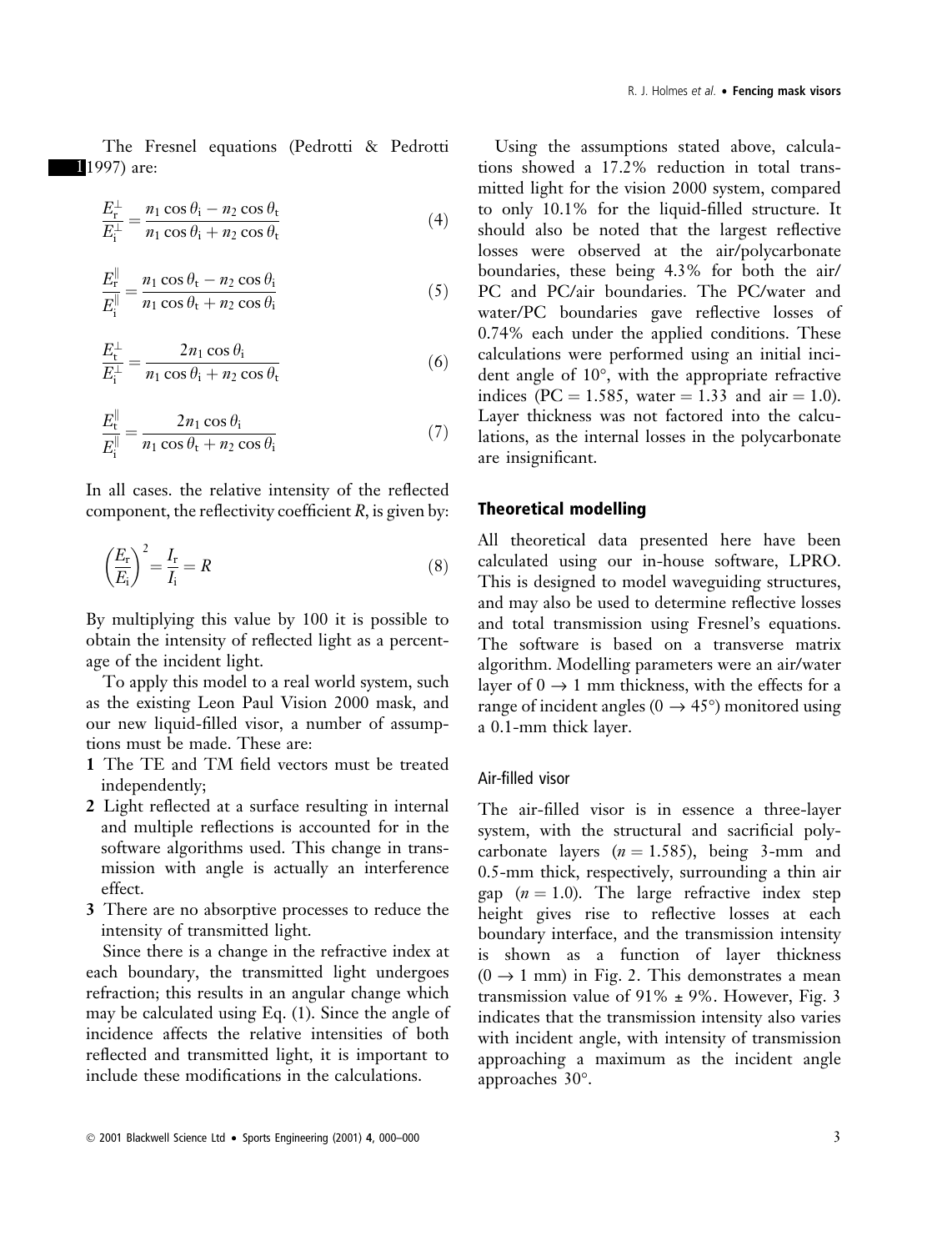

Fig. 2 Modelling the effect of spatial separation of the polycarbonate sheets as a function of transmission intensity.

# Antireflective-coated air-filled visor

The modelling of an antireflective coated structure has been included here to illustrate the type of results which could be expected if this method was to be considered. However, as stated before it is not cost effective when compared to other methods. The antireflective layer acts as an index-gradient cushion between that of the polycarbonate and the air. This results in lower intensity Fresnel reflections and an increase in the intensity of light transmitted by the visor. Teflon AF ( $n = 1.31$ ) with

a layer thickness of 0.1 mm was used here as the antireflective coating on the two internal faces of the polycarbonate visor.

Fig. 3 Modelling transmission intensity as a function of incidence angle.

It can be seen from Fig. 2 that the use of an antireflective coating significantly improves the transmission characteristics of the visor, giving a mean transmission intensity of  $98.6\% \pm 1.4\%$ . However, it can be seen from Fig. 3, that the transmission intensity decays rapidly as the incident angle is varied, such that the transmission is below 75% before a 40° change in angle has been achieved.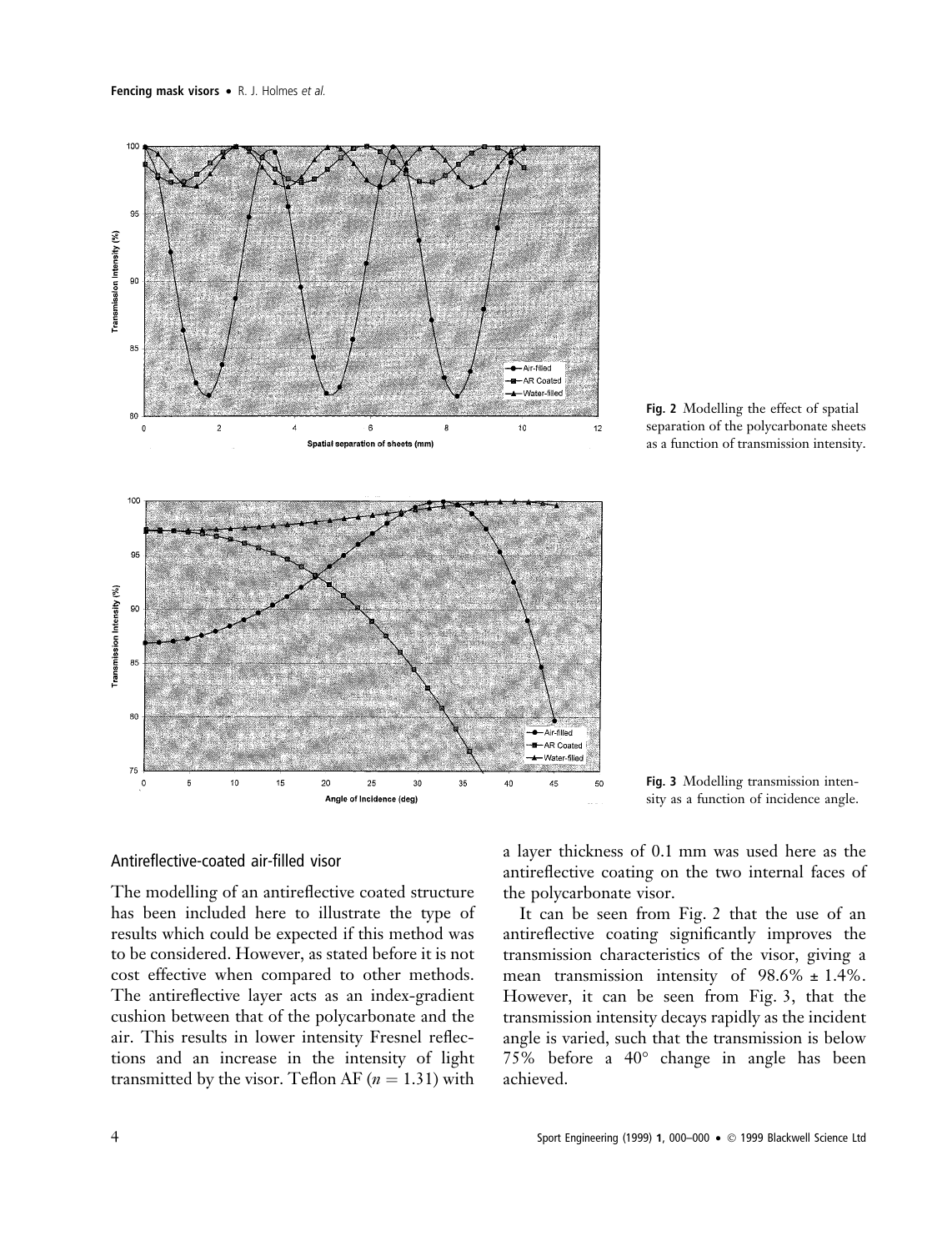#### Liquid-filled visor

The novel aspect of this work involves the use of a water layer to act as a refractive index-cushion between the polycarbonate layers, thereby replacing any air between the two layers.

Again, this intermediate material increased the transmission of light over most angles of incidence, resulting in a theoretical mean transmission of  $98.5\% \pm 1.5\%$ , as shown in Fig. 2. Figure 3 shows that the effects of incident angle are significantly less than for both the air-filled and antireflective-coated structures. The transmission intensity remains above 98% over the entire 45° scan range with a steady increase in transmission up to 42°.

# Experimental results

# Measurement of transmission

The transmission intensity profile for both air- and water-filled polycarbonate structures was monitored over a range of wavelengths (400  $\rightarrow$  900 nm) using a dual beam Perkin-Elmer Lambda 5 UV/ visible spectrometer. The polycarbonate sheets were separated by layers of adhesive tape, resulting in spatial separation of  $45\mu m$ ,  $90\mu m$  and  $135\mu m$ . The transmission values were averaged for each structure, and the final data is plotted in Fig. 4. The intensity of light transmitted by the liquid filled structure is significantly higher than that observed for the air-filled layer, with a mean improvement of 8.5% over the scan range. The deviations from linearity for the transmission plots are a direct result of the absorption characteristics of polycarbonate.

### Light scattering experiment

A white light source (1.5 V Maglite pocket torch) was positioned 3 cm below the polycarbonate structure with a layer gap of  $45 \mu m$ , and images were captured using the Motion Picture capture card (ATM, UK) and a Baxall CD9752 CCD camera with 12.5-mm focal length Computar lens. Windows Media Player and Paint Shop Pro 4 (JASC Software, USA) were used for image extraction and formatting, respectively. Both air- and liquid-filled structures were examined.

It can be seen from Figs 5 and 6, than there is significantly more scattering of light through the air-filled structure compared to the liquid-filled structure. The histogram function of Photoshop 4



Fig. 4 Comparison of the transmission profiles between 400 and 900 nm for air-  $(\bullet)$  and liquid-filled  $(\bullet)$  structures.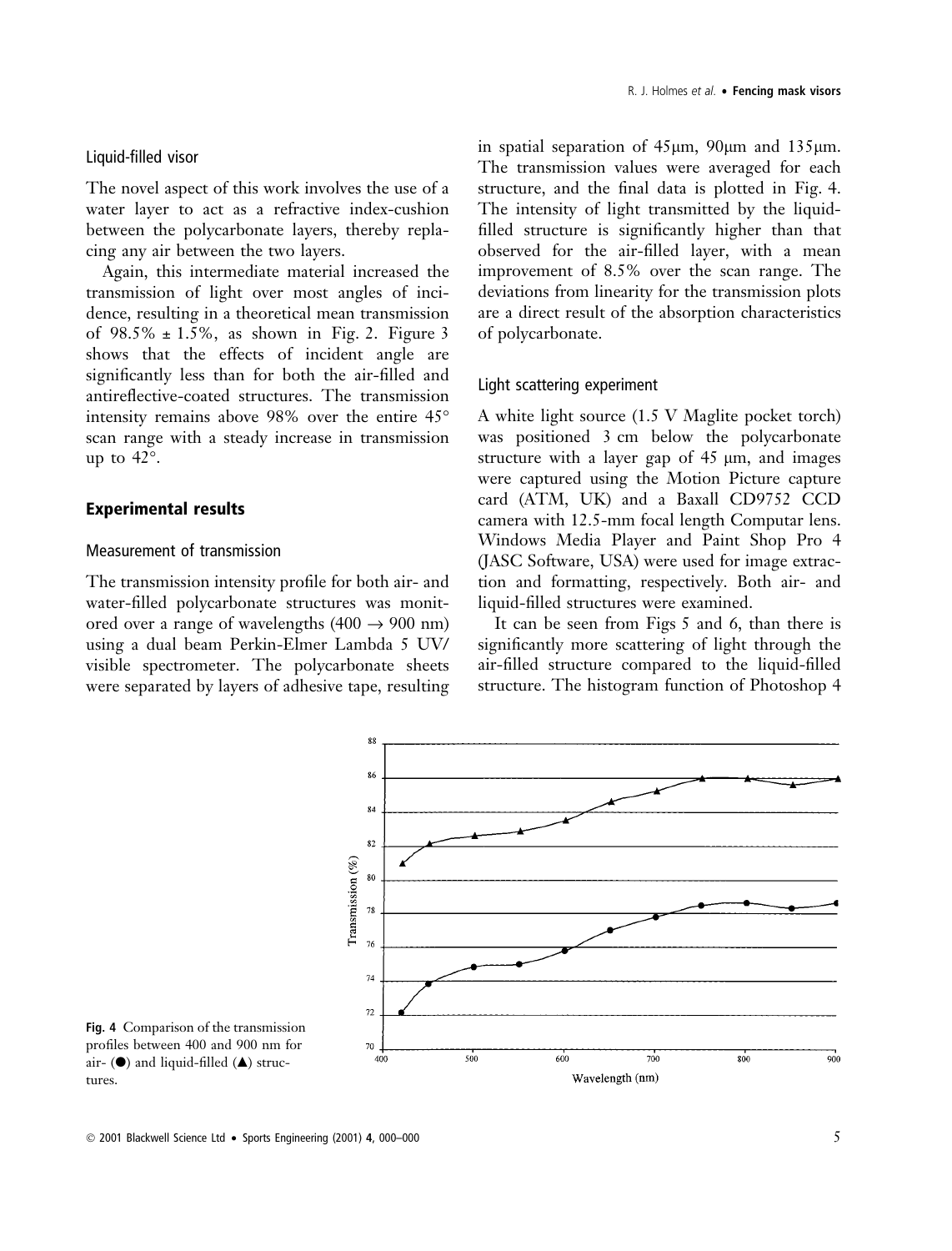

Fig. 5 Light source viewed through the air-filled polycarbonate structure.



Fig. 6 Light source viewed through the liquid-filled polycarbonate structure.

(Adobe Co., USA) was used to count the number of pixels at colour level 240, which related to the largest white peak on both histograms. The number of pixels for the air-filled structure was counted as 4243, compared to 3858 pixels for the liquid filled structure. This represents a 9.1% increase in pixels at this colour level for the air-filled structure, relative to the liquid-filled structure. This not only indicates that there is significantly greater scattering of light through the air-filled structure, and as such that light is confined to a greater extent using the liquid-filled structure, but also that the experimental results confirm the theoretical results.

# **Conclusions**

Theoretical modelling illustrates that the air-filled visor structure is not an ideal optical design to allow the maximum transmission of light. The combination of reflective losses and Fresnel reflections using an air-filled polycarbonate structure have been modelled to show a decrease in transmission intensity of up to 18%.

The antireflective-coated liquid-filled structures present comparable transmission characteristics, with a maximum reflective loss of  $3.2\%$  along the normal. The benefits of using a liquid-filled structures become apparent when the incident angle changes, with the transmission intensity dropping rapidly for the AR coated structure compare to the liquid-filled structure, where the transmission intensity remains above 97% over a significant proportion of the scan range.

Owing to absorbance by the polycarbonate sheets, the actual transmission profile is significantly lower for both air- and water-filled visors. However, the transmission intensity is significantly lower for the air-filled sandwich than for the waterfilled structure, as can be seen from Fig. 4. Scattering of incident light due to internal reflections, which in turn relate to the initial magnitude of reflective loss, is also greater with the air-filled structure. This is illustrated in Figs 5 and 6, with the 9.1% increase in pixel count at level 240 confirming a greater dispersion of light around the source than observed through the liquid-filled structure.

Whilst the improvement over the air-filled structure is only 9%, it is felt by the authors that this equates to a significant gain in the overall quality of vision through the visor, one which can be obtained with relatively little cost. The experimental data supports these conclusions, since although the transmission is lower than the theoretical results suggest, the enhancement